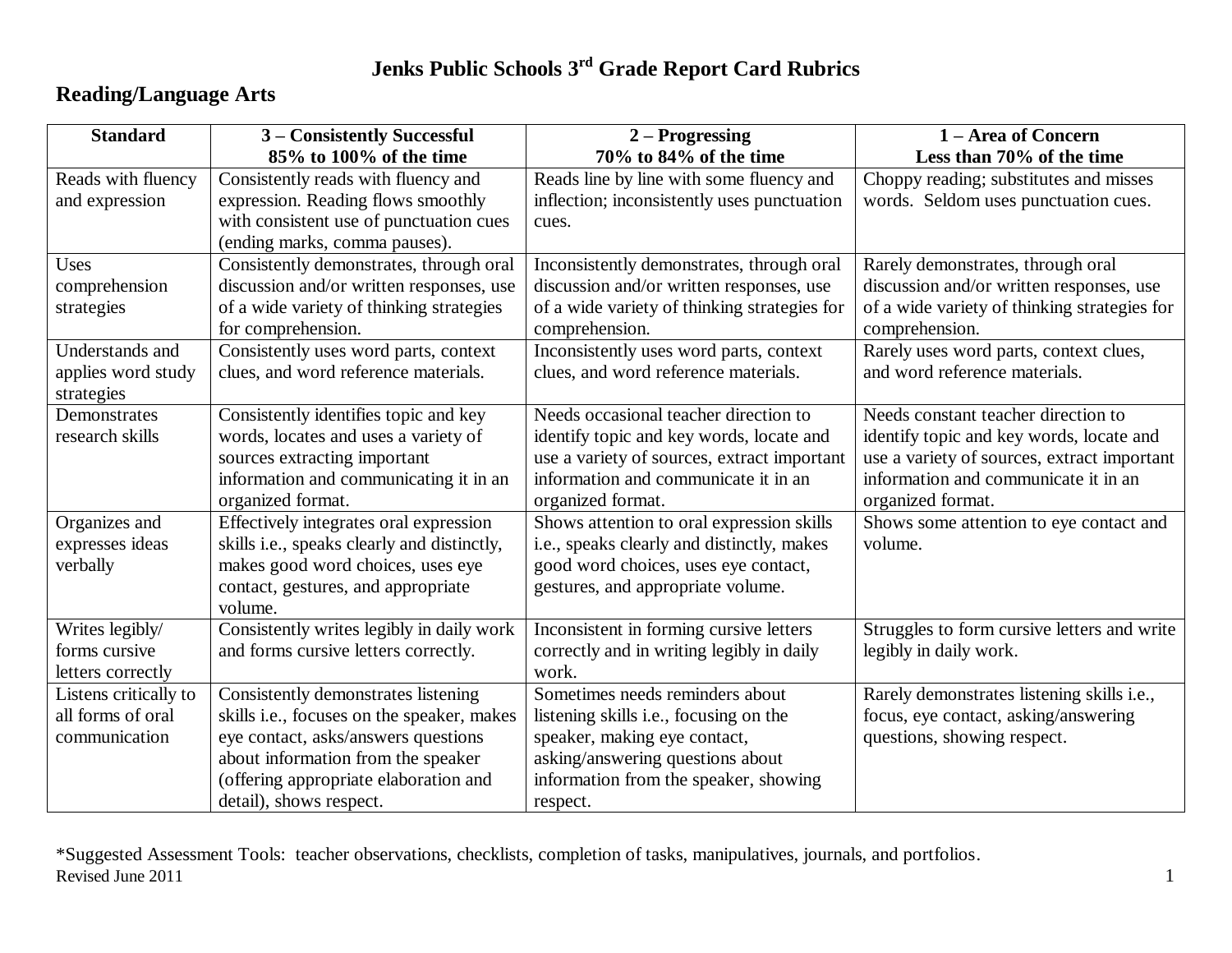| <b>Standard</b>                                                                         | 3 – Consistently Successful                                                                                                                                                                                                                                                                                                                                                                                                                                                                                                                                                                                                                                                                                                              | $2 -$ Progressing                                                                                                                                                                                                                                                                                                                                                                                                                                                                                                                                                                                                             | 1 – Area of Concern                                                                                                                                                                                                                                                                                                                                                                                                                                                                                                                     |
|-----------------------------------------------------------------------------------------|------------------------------------------------------------------------------------------------------------------------------------------------------------------------------------------------------------------------------------------------------------------------------------------------------------------------------------------------------------------------------------------------------------------------------------------------------------------------------------------------------------------------------------------------------------------------------------------------------------------------------------------------------------------------------------------------------------------------------------------|-------------------------------------------------------------------------------------------------------------------------------------------------------------------------------------------------------------------------------------------------------------------------------------------------------------------------------------------------------------------------------------------------------------------------------------------------------------------------------------------------------------------------------------------------------------------------------------------------------------------------------|-----------------------------------------------------------------------------------------------------------------------------------------------------------------------------------------------------------------------------------------------------------------------------------------------------------------------------------------------------------------------------------------------------------------------------------------------------------------------------------------------------------------------------------------|
|                                                                                         | 85% to 100% of the time                                                                                                                                                                                                                                                                                                                                                                                                                                                                                                                                                                                                                                                                                                                  | 70% to 84% of the time                                                                                                                                                                                                                                                                                                                                                                                                                                                                                                                                                                                                        | Less than 70% of the time                                                                                                                                                                                                                                                                                                                                                                                                                                                                                                               |
| Uses the writing<br>process to<br>communicate<br>through a variety<br>of written forms. | Consistently uses the stages of the<br>writing process:<br>1. Pre-writes: uses a variety of<br>strategies to collect and organize ideas.<br>2. Composes rough draft: writes with<br>fluency.<br>3. Revises:<br>• begins to develop voice<br>uses different words to make<br>writing more interesting and<br>descriptive<br>• writes complete sentences and<br>uses a variety of sentence<br>structures<br>• shows evidence of a beginning,<br>middle, and end<br>• writes a clear paragraph with<br>supporting details<br>4. Edits:<br>• applies grammar skills<br>corrects spelling errors<br>uses correct punctuation,<br>capitalization and indention skills<br>5. Publishes: uses a variety of tools<br>and shares with an audience. | Needs some assistance in using the stages<br>of the writing process:<br>Pre-writes: uses some strategies.<br>Composes rough draft: writes with<br>2.<br>some fluency.<br>3.<br>Revises:<br>begins to develop voice<br>writes complete sentences;<br>sometimes has sentence fragments<br>attempts to write stories with a<br>beginning, middle, and end<br>shows understanding of paragraph<br>structure<br>4. Editing:<br>inconsistently applies grammar<br>skills<br>inconsistently uses spelling<br>strategies<br>inconsistently uses punctuation,<br>capitalization and indention skills<br>5. Publishes: uses some tools. | Struggles with the stages of the writing<br>process:<br>1. Pre-writes: rarely uses a strategy.<br>2. Composes rough draft: struggles with<br>fluency.<br>3. Revises:<br>struggles with voice<br>writes incomplete and run-on<br>sentences<br>shows lack of order in stories<br>$\bullet$<br>4. Edits:<br>lacks understanding of grammar<br>$\bullet$<br>skills<br>consistently misspells grade level<br>words<br>struggles with punctuation,<br>capitalization and indention<br>5. Publishes: often fails to finish a<br>writing piece. |
|                                                                                         |                                                                                                                                                                                                                                                                                                                                                                                                                                                                                                                                                                                                                                                                                                                                          |                                                                                                                                                                                                                                                                                                                                                                                                                                                                                                                                                                                                                               |                                                                                                                                                                                                                                                                                                                                                                                                                                                                                                                                         |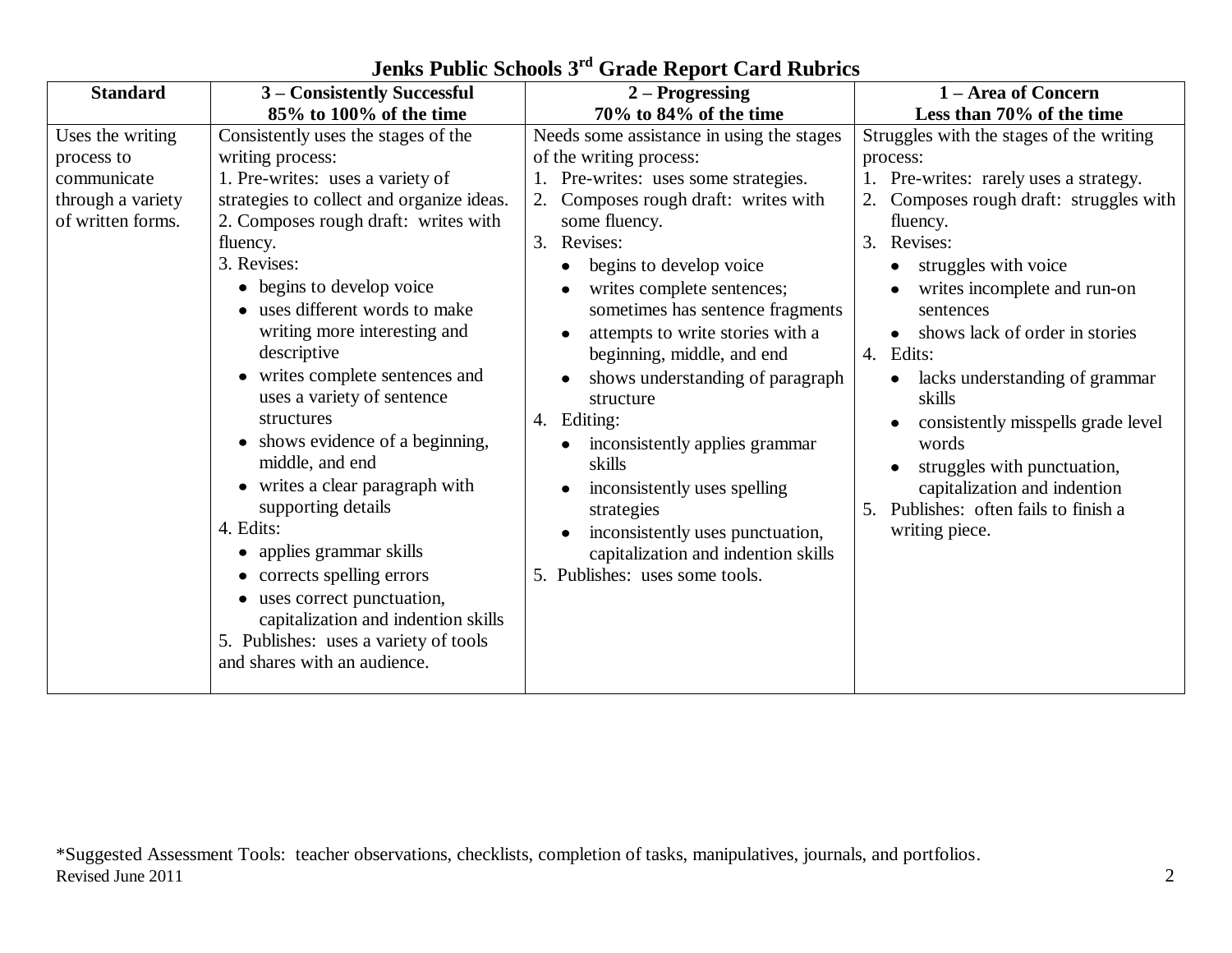### **Social Studies**

| <b>Standard</b>   | 3 – Consistently Successful            | $2 -$ Progressing                      | 1 – Area of Concern                   |
|-------------------|----------------------------------------|----------------------------------------|---------------------------------------|
|                   | 85% to 100% of the time                | 70% to 84% of the time                 | Less than 70% of the time             |
| Demonstrates      | Demonstrates through activities and/or | Demonstrates through activities and/or | Struggles with understanding concepts |
| knowledge of      | class discussions an understanding of  | class discussions an inconsistent      | being taught.                         |
| communities       | concepts being taught. Demonstrates    | understanding of the concepts taught;  |                                       |
|                   | curiosity; initiates exploration and   | shows an interest regarding concepts   |                                       |
|                   | discovery; transfers previous          | being taught; explores through teacher |                                       |
|                   | knowledge.                             | direction; transfers some previous     |                                       |
|                   |                                        | knowledge.                             |                                       |
| Demonstrates      | Demonstrates through activities and/or | Demonstrates through activities and/or | Struggles with understanding concepts |
| knowledge of      | class discussions an understanding of  | class discussions an inconsistent      | being taught.                         |
| geography         | concepts being taught. Demonstrates    | understanding of the concepts taught;  |                                       |
|                   | curiosity; initiates exploration and   | shows an interest regarding concepts   |                                       |
|                   | discovery; transfers previous          | being taught; explores through teacher |                                       |
|                   | knowledge.                             | direction; transfers some previous     |                                       |
|                   |                                        | knowledge.                             |                                       |
| Demonstrates an   | Demonstrates through activities and/or | Demonstrates through activities and/or | Struggles with understanding concepts |
| understanding of  | class discussions an understanding of  | class discussions an inconsistent      | being taught.                         |
| historical people | concepts being taught. Demonstrates    | understanding of the concepts taught;  |                                       |
| and events        | curiosity; initiates exploration and   | shows an interest regarding concepts   |                                       |
|                   | discovery; transfers previous          | being taught; explores through teacher |                                       |
|                   | knowledge.                             | direction; transfers some previous     |                                       |
|                   |                                        | knowledge.                             |                                       |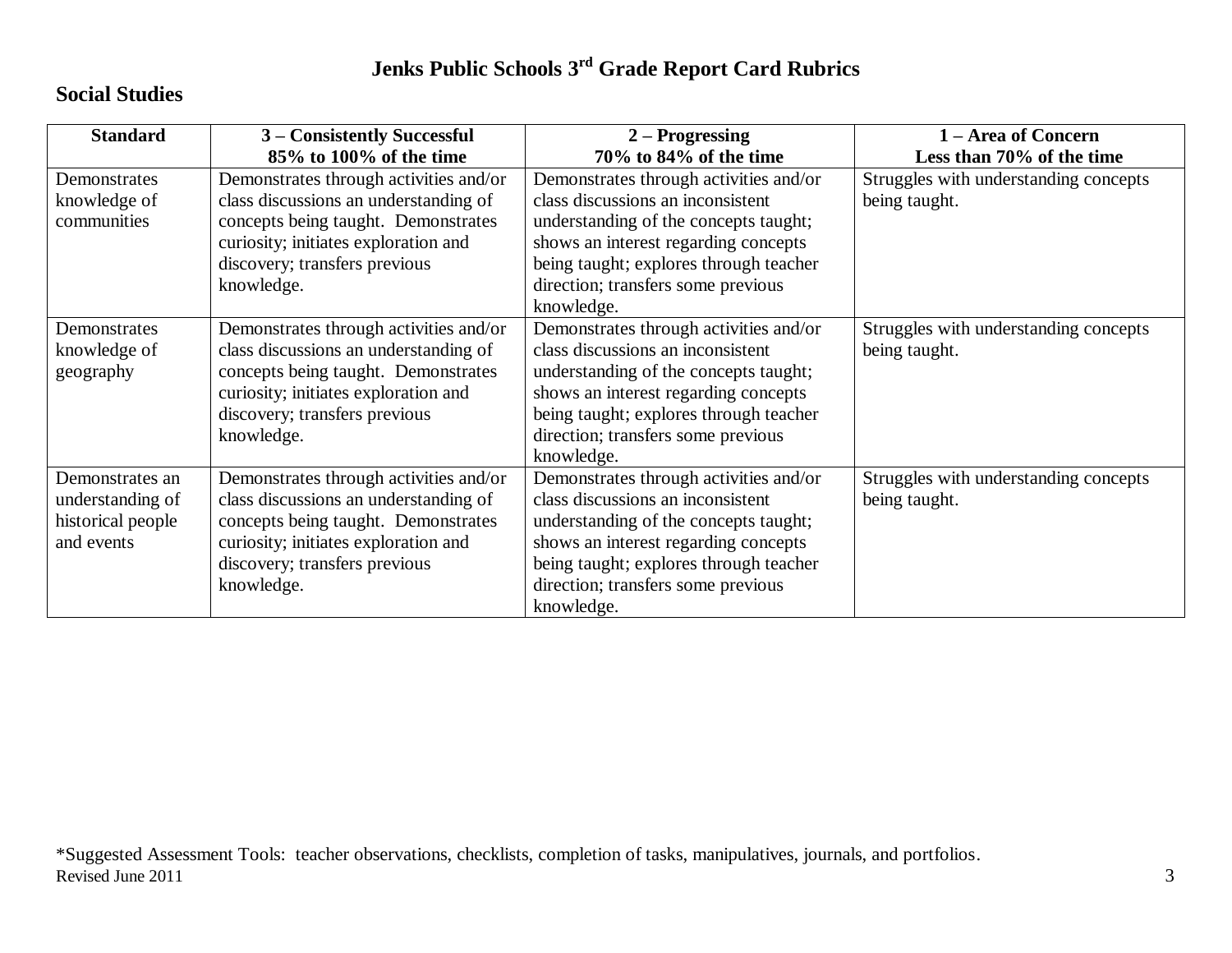#### **Science**

| <b>Standard</b>  | 3 – Consistently Successful               | $2 -$ Progressing                                                               | <b>Area of Concern</b>                    |
|------------------|-------------------------------------------|---------------------------------------------------------------------------------|-------------------------------------------|
|                  | 85 to 100% of the time                    | 70 to 84% of the time                                                           | Less than 70% of the time                 |
| Understands and  | Consistently uses scientific processes    | Inconsistently uses scientific processes and Rarely, even with assistance, uses |                                           |
| uses scientific  | and tools i.e., observes, classifies,     | tools of observation, classification,                                           | scientific processes and tools of         |
| processes        | questions, predicts, explores and         | questioning, predicting, exploring and                                          | observation, classification, questioning, |
|                  | investigates, draws conclusions,          | investigating, drawing conclusions,                                             | predicting, exploring and investigating,  |
|                  | communicates, follows safety              | communicating, and following safety                                             | drawing conclusions, communicating, and   |
|                  | procedures.                               | procedures; sometimes needs assistance.                                         | following safety procedures.              |
| Communicates     | Consistently uses unifying concepts and   | Inconsistently uses unifying concepts and                                       | Rarely, contributes to class discussions; |
| understanding of | key ideas when contributing to class      | key ideas when contributing to class                                            | struggles participating in group and      |
| concepts and     | discussions, participating in group and   | discussions, participating in group and                                         | individual investigations, and completing |
| content          | individual investigations, and completing | individual investigations, and completing                                       | oral and written communication tasks.     |
|                  | oral and written communication tasks.     | oral and written communication tasks.                                           |                                           |
|                  |                                           |                                                                                 |                                           |

### **Mathematics**

| <b>Standard</b>    | 3 – Consistently Successful                 | $2 -$ Progressing                              | 1 – Area of Concern                        |
|--------------------|---------------------------------------------|------------------------------------------------|--------------------------------------------|
|                    | 85% to 100% of the time                     | $70\%$ to $84\%$ of the time                   | Less than 70% of the time                  |
| Demonstrates skill | Consistently applies mathematical           | Inconsistently applies mathematical            | Rarely applies mathematical strategies to  |
| in problem solving | strategies to real-life situations, using a | strategies to real-life situations, using some | real-life situations. Struggles to use and |
|                    | variety of strategies (manipulatives,       | strategies and attempting to explain the       | explain a strategy.                        |
|                    | pictures, numbers, words) and clearly       | strategies used.                               |                                            |
|                    | explaining the strategies used.             |                                                |                                            |
|                    |                                             |                                                |                                            |
| Demonstrates       | Consistently demonstrates                   | Inconsistently demonstrates understanding      | Rarely demonstrates understanding of       |
| number sense and   | understanding of and skill in whole         | of and skill in whole number, fraction,        | and skill in whole number, fraction,       |
| numeration skills  | number, fraction, decimal operations        | decimal operations and computation and in      | decimal operations and computation and     |
|                    | and computation and in estimation.          | estimation; needs occasional support.          | in estimation; needs assistance.           |
|                    |                                             |                                                |                                            |